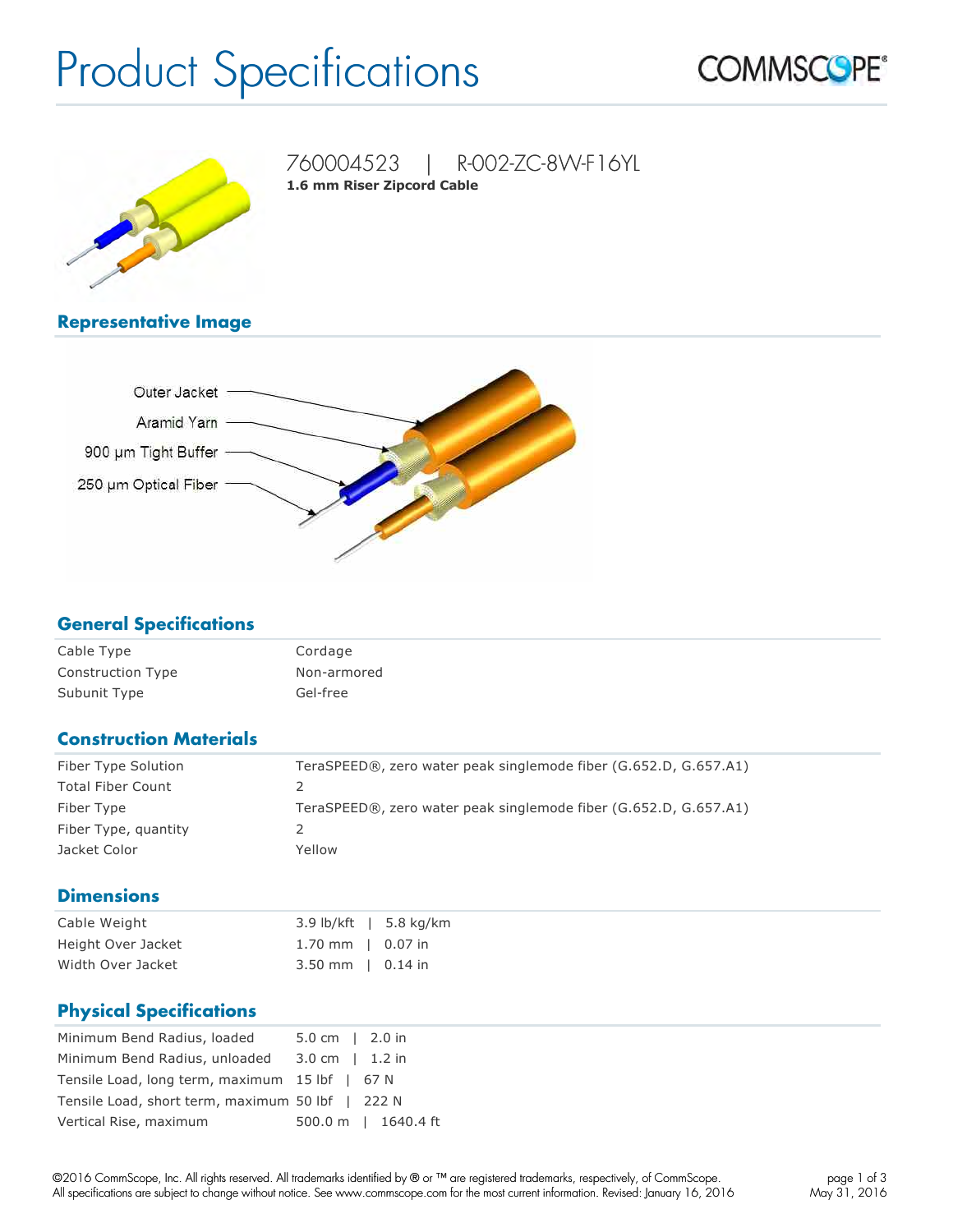# Product Specifications

**COMMSCOPE®** 

760004523 | R-002-ZC-8W-F16YL

# **Flame Test Specifications**

| Flame Test Listing | NEC OFNR (ETL) and c(ETL) |
|--------------------|---------------------------|
| Flame Test Method  | UL 1666                   |

#### **Environmental Specifications**

| <b>Environmental Space</b>      | Riser                                        |
|---------------------------------|----------------------------------------------|
| <b>Installation Temperature</b> | $-20$ °C to $+70$ °C (-4 °F to $+158$ °F)    |
| Operating Temperature           | $-20$ °C to $+70$ °C ( $-4$ °F to $+158$ °F) |
| Storage Temperature             | -40 °C to +70 °C (-40 °F to +158 °F)         |

#### **Mechanical Test Specifications**

| Compression                    | 10 N/mm   57 lb/in                    |
|--------------------------------|---------------------------------------|
| <b>Compression Test Method</b> | FOTP-41   IEC 60794-1 E3              |
| <b>Flex</b>                    | 300 cycles                            |
| Flex Test Method               | FOTP-104   IEC 60794-1 E6             |
| Impact                         | $0.55$ ft lb $\,$   0.74 N-m          |
| <b>Impact Test Method</b>      | FOTP-25   IEC 60794-1 E4              |
| Strain                         | See long and short term tensile loads |
| <b>Strain Test Method</b>      | FOTP-33   IEC 60794-1 E1              |
| Twist                          | 10 cycles                             |
| <b>Twist Test Method</b>       | FOTP-85   IEC 60794-1 E7              |

#### **Environmental Test Specifications**

| Heat Age                      | -20 °C to +85 °C (-4 °F to +185 °F)          |
|-------------------------------|----------------------------------------------|
| Heat Age Test Method          | IEC 60794-1 F9                               |
| Low High Bend                 | $-20$ °C to $+70$ °C (-4 °F to $+158$ °F)    |
| Low High Bend Test Method     | FOTP-37   IEC 60794-1 E11                    |
| Temperature Cycle             | $-20$ °C to $+70$ °C ( $-4$ °F to $+158$ °F) |
| Temperature Cycle Test Method | FOTP-3   IEC 60794-1 F1                      |

# **Qualification Specifications**

Cable Qualification Standards ANSI/ICEA S83596 | Telcordia GR409

# **Regulatory Compliance/Certifications**

**Agency Classification** RoHS 2011/65/EU Compliant ISO 9001:2008 Designed, manufactured and/or distributed under this quality management system



#### **Included Products**

CS-8W-TB (Product Component-not orderable) - TeraSPEED® Singlemode Fiber